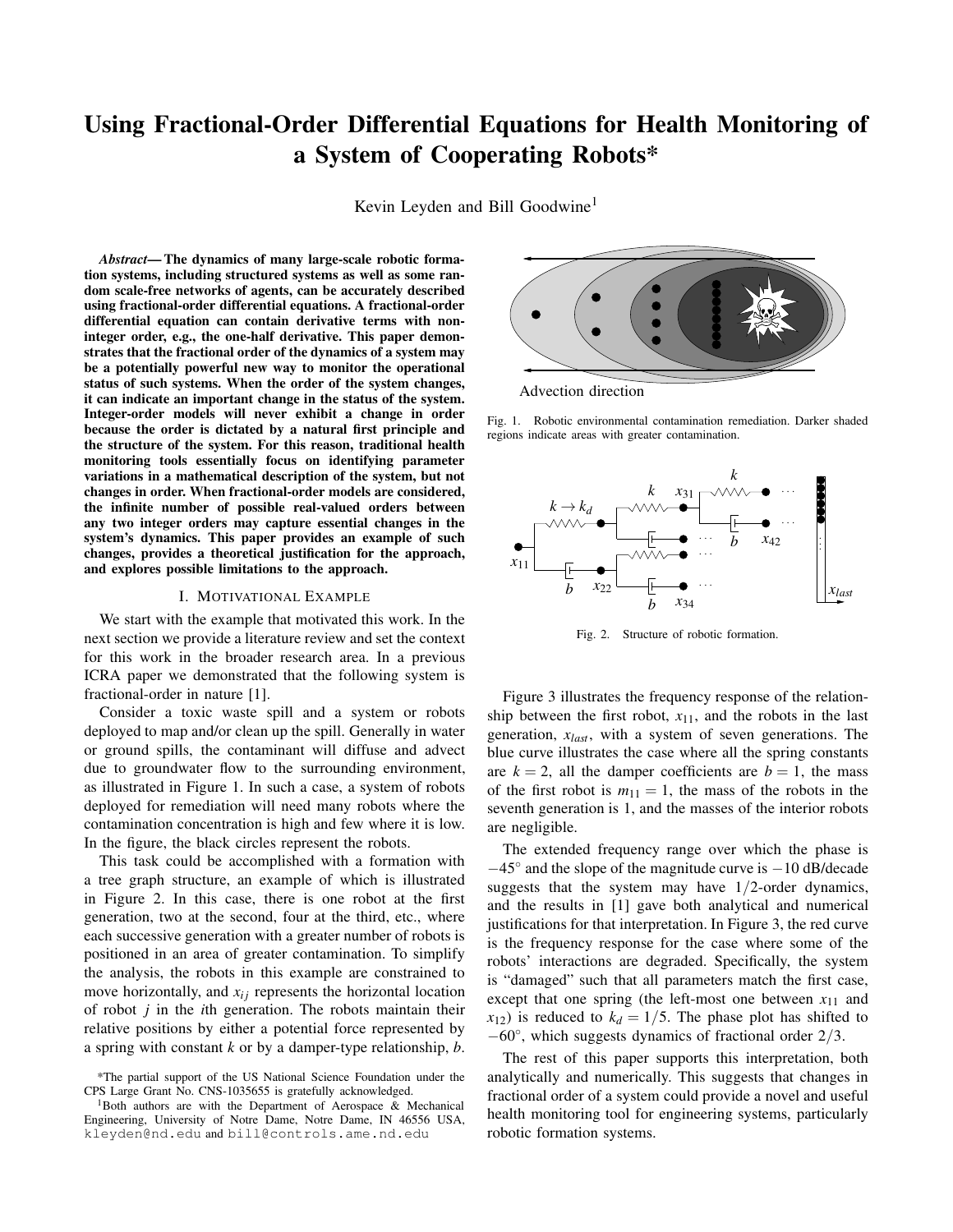

Fig. 3. Frequency response: blue curve undamaged, red curve damaged.

## II. BACKGROUND

## *A. Literature Review and Research Context*

Our work in [1], which considered the undamaged system in Figure 2, was motivated by a viscoelastic model from the literature [2], [3], and we showed that the system was accurately modeled by a differential equation with a halforder term. Because interacting, multi-agent systems are inherently of very high order, recognizing the fractionalorder dynamics of the system is important when a reducedorder and concise model is needed, and it will expand the set of tools available to roboticists when they need a model for design or analysis of their systems.

For the proposed system monitoring to be practical, it must be supported by a method of fractional-order system identification. Mathematical treatments of this topic include [4], which seeks a continuous order distribution to describe the system, since the order can be any real number. The method in [5] is motivated similarly but establishes a linear system of equations, yielding a discrete order distribution. A seriesbased approach to identifying governing equation parameters is detailed in [6]. Computational system identification procedures include the iterative optimization approach of [7]. Genetic algorithms are employed to optimize fractional-order governing equations in [8].

Multi-robot systems are well-studied and present interesting and challenging control problems. For example, see [9]– [14]. Some of the author's prior work is directed toward exact model reduction for symmetric systems [15]–[18]. Fractional calculus as a mathematical subject has a long history. Books on the mathematics and engineering applications include [19]–[21], and there are a number of review articles as well [22], [23]. One closely related study is [24], [25], concerning formation control of fractional systems. Those papers consider a problem in which the individual components are fractional in nature. In contrast, in this present paper, the fractional dynamics arise from the structure of the interaction among the agents. Other related studies include [26] (walking robots), [27], [28] (flexible manipulators), [29] (time delays) and control using fractional-order PID control [28], [30]. Our other prior papers on fractional calculus in engineering are [31], [32].

#### *B. Fractional Calculus*

It is natural to ask, given a function,  $f(t)$ , with a first derivative,  $f^{(1)}(t)$ , and second derivative,  $f^{(2)}(t)$ , whether there are operators "in between" the integer order derivatives such as 1

$$
\frac{d^{\frac{1}{2}}}{dt^{\frac{1}{2}}}f = f^{\left(\frac{1}{2}\right)}
$$

that generalize the notion of an integer-order derivative.

While closed-form solutions for fractional-order differential equations do exist (see our prior work for a brief summary or the other literature for more in-depth presentations), we also must resort to numerical approximations. To that end, consider the first and second derivatives of a function to be defined as

$$
\frac{df}{dt}(t) = \lim_{\Delta t \to 0} \frac{f(t) - f(t - \Delta t)}{\Delta t}
$$

$$
\frac{d^2 f}{dt^2}(t) = \lim_{\Delta t \to 0} \frac{f(t) - 2f(t - \Delta t) + f(t - 2\Delta t)}{(\Delta t)^2},
$$

or in general for an integer *n*

$$
\frac{d^n f}{dt^n}(t) = \lim_{\Delta t \to 0} \frac{\sum_{0 \le m \le n} (-1)^m \binom{n}{m} f(t + (n-m)\Delta t)}{(\Delta t)^n},
$$

where the usual binomial coefficient is given by

$$
\binom{n}{m} = \frac{n!}{m!(n-m)!}.
$$

This is easily generalized to non-integers by gamma functions

$$
\binom{\alpha}{m} = \frac{\Gamma(\alpha+1)}{\Gamma(m+1)\Gamma(\alpha-m+1)},
$$

giving the *Grünwald - Letnikov derivative*:

$$
\frac{d^{\alpha}f}{dt^{\alpha}}(t) = \lim_{\Delta t \to 0} \frac{1}{(\Delta t)^{\alpha}} \sum_{j=0}^{\infty} (-1)^{j} {\alpha \choose j} f(t + (\alpha - j)\Delta t). \tag{1}
$$

If  $\Delta t \ll 1$  and  $t = m\Delta t$ , then the time shift by  $\alpha$  is small, and if all the initial conditions are zero, then we have

$$
\frac{d^{\alpha} f}{dt^{\alpha}}(t) \approx \frac{1}{(\Delta t)^{\alpha}} \sum_{j=0}^{m} (-1)^{j} {\alpha \choose j} f(t - j\Delta t),
$$

which is a useful approximation to solve fractional-order differential equations.

It is worth emphasizing that, unlike integer-order derivatives, fractional-order derivatives require more than local information. In fact, it is apparent from the sum in the definition in Equation 1, that all past values of a function enter into the computation for the fractional derivative.

#### III. MATHEMATICAL ANALYSIS

This section presents a mathematical analysis relating the damaged and undamaged systems.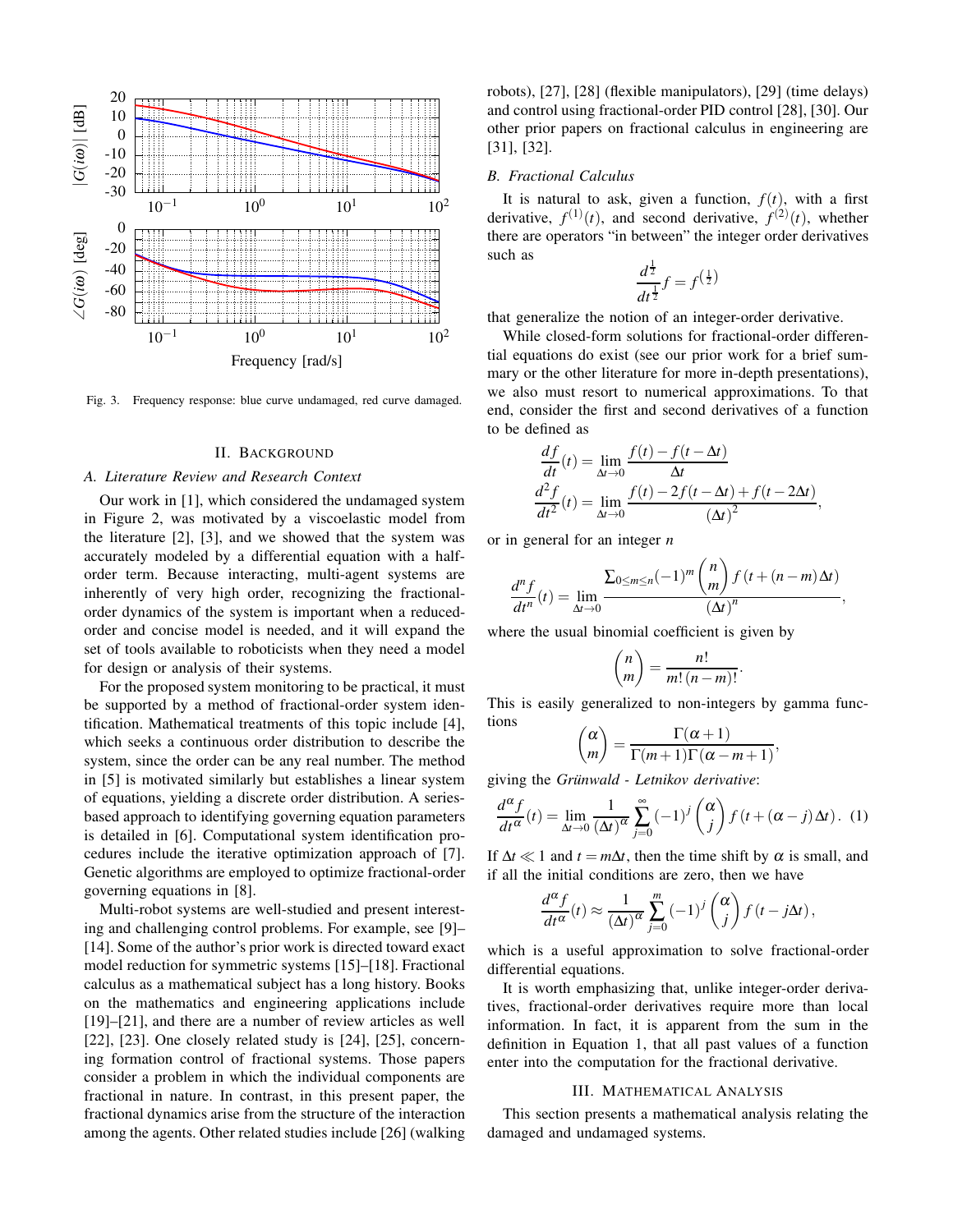# *A. Undamaged System*

Observe that the tree network in Figure 2 is the composition of two types of transfer functions. The transfer function from the  $x_{11}$  node to the  $x_{21}$  node is  $G_1(s) = 1/k$ , and the transfer function from the  $x_{11}$  node to the  $x_{22}$  node is  $G_2(s)$  = 1/(*bs*). The entire system is parallel and series combinations of these. Specifically, if we consider the relationship between the total force created by relative displacements between the first and last generations, we can see that

$$
\frac{X_{11}(s) - X_{last}(s)}{F(s)} = \frac{1}{\frac{1}{G_1(s) + \frac{1}{G_1(s) + \frac{1}{G_1(s) + \dotsb}}} + \frac{1}{G_2(s) + \frac{1}{G_2(s) + \frac{1}{G_2(s) + \dotsb}}}.
$$

In the limit where there are an infinite number of generations, the transfer function from any node to the last generation is equal to the transfer function from the first node to the last generation; this is the mathematical manifestation of self-similarity in the network. If we denote that by  $G_{\infty}(s)$ , we have

$$
G_{\infty}(s) = \frac{1}{\frac{1}{G_1(s) + G_{\infty}(s)} + \frac{1}{G_2(s) + G_{\infty}(s)}},
$$

which can easily be solved for

$$
G_{\infty}(s) = \sqrt{G_1(s)G_2(s)}.
$$

This holds in general for any  $G_1(s)$  and  $G_2(s)$ , and for the specific system in question we have

$$
G_{\infty}(s) = \frac{1}{\sqrt{kbs}}.\tag{2}
$$

Because *s* is the derivative operator in the frequency domain, the square root term in the denominator is indicative of  $1/2$ order dynamics.

To further validate the 1/2-order dynamics, we use Equation 1 and numerically compute the response of the last generation,  $x_{last}$ , when  $x_{11}$  is displaced. In particular, we take

$$
x_{11} = \begin{cases} t, & 0 \le t < 1 \\ 2 - t, & 1 \le t < 2 \\ 0, & t \ge 2 \end{cases}
$$

and Newton's law on the last generation with the transfer function in Equation 2 gives

$$
ms^2X_{last}(s) = \sqrt{kbs} (X_1(s) - X_{last}(s)),
$$

or in the time domain

$$
m\frac{d^2x_{last}}{dt^2}(t) + \sqrt{kb}\frac{d^{\frac{1}{2}}x_{last}}{dt^{\frac{1}{2}}}(t) = \sqrt{kb}\frac{d^{\frac{1}{2}}x_1}{dt^{\frac{1}{2}}}(t).
$$



Fig. 4. Comparison of solution to Equation 3 to full dynamics of an eight-generation system. Red: fractional response, blue: full response.

Using Equation 1 and solving for  $x_{last}$  at  $t = n\Delta t$  gives

$$
x_{last}(n\Delta t) \approx \left(\frac{1}{\frac{m}{(\Delta t)^2} + \frac{\sqrt{kb}}{\sqrt{\Delta t}}}\right)
$$
  
 
$$
\times \left[\frac{m}{(\Delta t)^2} (2x((n-1)\Delta t) - x((n-2)\Delta t)) - \sum_{j=1}^n (-1)^j \left(\frac{1}{j}\right) x_{last}((n-j)\Delta t) + \frac{\sqrt{kb}}{\sqrt{\Delta t}} \sum_{j=0}^n (-1)^j \left(\frac{1}{j}\right) x_1((n-j)\Delta t)\right].
$$
 (3)

Figure 4 compares the fractional-order response to the response of the full system with eight generations when  $k =$ 2,  $b = 1$ , and  $m = 1$ . The fractional-order approximation was a single fractional-order equation, and the full system had 255 second-order differential equations. Clearly the solutions are very close, and the fractional equation provides a very good approximation for the full system.

## *B. Damaged System*

Consider the system where the leftmost spring has a different value that has been changed from its nominal value. In such a case, in the limit of an infinite number of generations with  $k_d = k + \varepsilon$ ,

$$
G_{damaged}(s) = \frac{1}{\frac{1}{\frac{1}{k+\varepsilon}+\frac{1}{\sqrt{kbs}}}+\frac{1}{\frac{1}{bs}+\frac{1}{\sqrt{kbs}}}}.
$$

Note that this is not self-similar because of the perturbation on the first spring, but the generations greater than one are self-similar, indicated by the  $1/\sqrt{kbs}$  terms. Simplifying gives

$$
G_{damaged}(s) = \frac{(k+\varepsilon)\sqrt{bks} + bs\left(\sqrt{bks} + 2k + \varepsilon\right)}{bs\left(k\left(2\sqrt{bks} + bs + \varepsilon\right) + 2\varepsilon\sqrt{bks} + k^2\right)}.
$$
\n(4)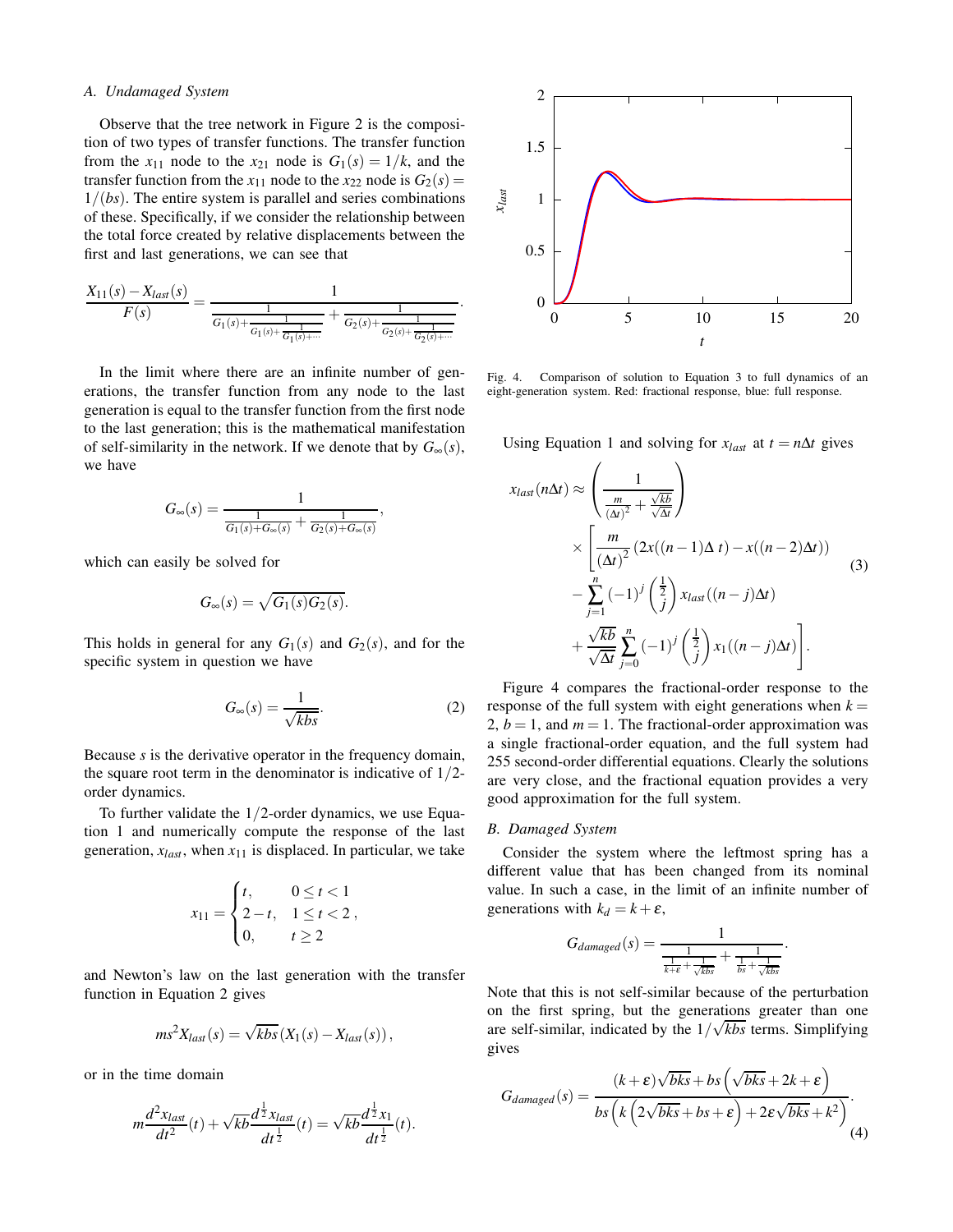

Fig. 5. Frequency response of damaged system with an infinite number of generations (red) compared to a half-order system frequency response (blue).



Fig. 6. Frequency response of damaged system with an infinite number of generations. Red: undamaged system with an infinite number of generations. Blue: damaged first generation followed by infinite number of undamaged generations.

The frequency response of this irrational transfer function is illustrated in Figure 5 with  $k_d = 1/5$  ( $\varepsilon = -9k/10$ ),  $b = 1$ , and  $m = 1$ .

Figure 6 is the same frequency response, but limited to be over the same frequency range as Figure 3. It clearly illustrates the same shift in frequency to approximately  $-60°$ at  $\omega \approx 1$ , which we saw in the original damaged system in Figure 3, corresponding to an order of approximately 2/3. Furthermore the magnitude plot is shifted by approximately 7 dB, which corresponds to a decrease in the force produced by the network by a factor of 0.45.

Finally, we validate the response by computing the time domain response of a seven-generation system with the damaged spring and a fractional-order system with order 0.6. The full system will be the same as previously, but with



Fig. 7. Comparison of 2/3-order fractional solution (blue) to full solution (red) illustrating good agreement for damaged system.

 $k_d = 1/5$ . The fractional system will be the solution to

$$
x_{last}(n\Delta t) \approx \left(\frac{1}{\frac{m}{(\Delta t)^2} + \frac{M\sqrt{kb}}{(\Delta t)^{0.6}}}\right)
$$
  
 
$$
\times \left[\frac{m}{(\Delta t)^2} (2x((n-1)\Delta t) - x((n-2)\Delta t)) - \sum_{j=1}^n (-1)^j \binom{0.6}{j} x_{last}((n-j)\Delta t) + \frac{M\sqrt{kb}}{(\Delta t)^{0.6}} \sum_{j=0}^n (-1)^j \left(\frac{1}{j}\right) x_1((n-j)\Delta t)\right],
$$
(5)

which is the same fractional solution as before, except with  $\sqrt{kb}$ , by a factor of -7 dB. A comparison of the solutions the order being  $0.6$  instead of  $1/2$  and scaling the force, where  $k = 2$ ,  $b = 1$ ,  $m = 1$  is illustrated in Figure 7, which clearly indicates that the predicted change in order accurately represents the change in dynamics of the damaged system.

The implication of the result in Figure 7 is that the change in a parameter of the system, in this case  $k \rightarrow k_d$ , produces a predictable change in the fractional order of the system from  $1/2$  to  $2/3$ . This, in turn, implies that if we are able to monitor or periodically check the order of a system, that may provide useful information regarding the status of the system.

### *C. Another Example*

Consider the same system, but now decrease the coefficient of the leftmost damper from  $b = 1$  to  $b = 1/10$ . The frequency response for this system is illustrated in Figure 8. Unlike the damaged spring, this shows a *decrease* in order from  $1/2$  to approximately  $1/3$ . Like the damaged spring case, the magnitude term will be decreased, in this case by approximately  $10^{-8/20}$ .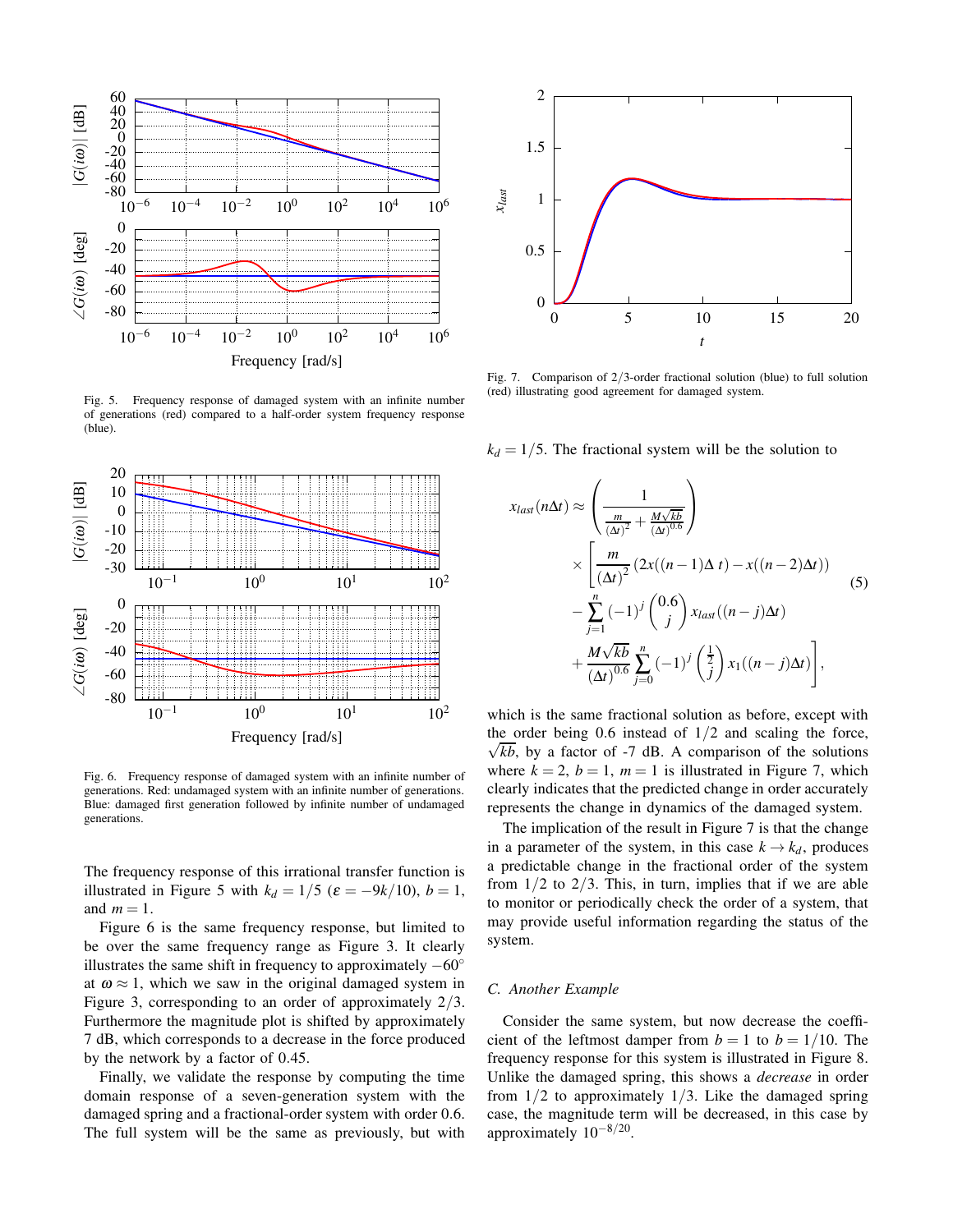

Fig. 8. Frequency response for damaged system with reduced damping in the first generation.



Fig. 9. Fractional vs exact response for damaged damper.

In this case the equation we solved numerically was

$$
x_{last}(n\Delta t) \approx \left(\frac{1}{\frac{m}{(\Delta t)^2} + \frac{M\sqrt{kb}}{(\Delta t)^{0.33}}}\right)
$$
  
 
$$
\times \left[\frac{m}{(\Delta t)^2} (2x((n-1)\Delta t) - x((n-2)\Delta t)) - \sum_{j=1}^n (-1)^j \binom{0.33}{j} x_{last}((n-j)\Delta t) + \frac{M\sqrt{kb}}{(\Delta t)^{0.33}} \sum_{j=0}^n (-1)^j \left(\frac{1}{j}\right) x_1((n-j)\Delta t)\right]
$$
(6)

with  $M = 10^{-8/20}$ . Again, the fractional-order response shows close agreement with the full dynamics.

### IV. DISCUSSION

The following are findings from preliminary investigations into other damage cases for this example system. These inform the potential scope of fractional order measurement as a monitoring tool.

# *A. Damage Detection*

The previous sections consider damage to the leftmost spring and damper. In the example system, the springs and dampers are assumed identical before damage, so the effects of damage to the other components in the formation are of interest as well. The components that have the greatest effect on the system's frequency response are those in serial connection with only like elements. These comprise the upper (all springs) and lower (all dampers) edges of the tree diagram in Figure 2 and will be referenced as the critical components.

While the damage to the leftmost spring and damper appear to bring about a change in order, damage to the other critical components brings about different behaviors in the frequency response. The extent of these frequency response adjustments is dependent on which component is damaged. Naturally, damages on the left side of the formation tree are more severe because those components are connected to significant portions of the tree. Indeed, there is a progression in the appearance of the frequency response plots from the cases of most critical damage to that of no damage.

This progression relates to the concavity of the phase difference. Damage to critical springs yields a similar response to the damage case in Figure 3, except that for high frequencies, the behavior more closely resembles the undamaged system. Therefore, the progression is described as follows: there is a frequency band over which the effect of the damage is seen. The deeper in the formation the damage occurs, and thus the less critical the damage, the smaller that frequency band.

If the damaged element is a damper, the result has characteristics opposite to the spring damage cases. The system response mimics the undamaged system response for lower frequencies and the case of worst damage for higher frequencies. The apparent duality between the results from the spring and damper cases despite clear dynamical differences between those elements could perhaps be exploited in an extension of this method.

#### *B. Limitations*

Thus far, this discussion has neglected the springs and dampers that are not on the outer edges of the tree diagram in Figure 2. Damaging these inner components has negligible effect on the overall frequency response. The damage causes some change in the full dynamics of the system, but there are no emergent properties in these new dynamics that differ in any meaningful sense from the undamaged system.

Compounding of these subtle damages might eventually cause more severe dynamical changes. In an extreme case where each of the inner element coefficients, *k* or *b*, is reduced to 1/10 of its normal operating value, the frequency band suggestive of fractional-order dynamics vanishes. This aligns with intuition, since that level of damage would essentially reduce the system to two elements: a series of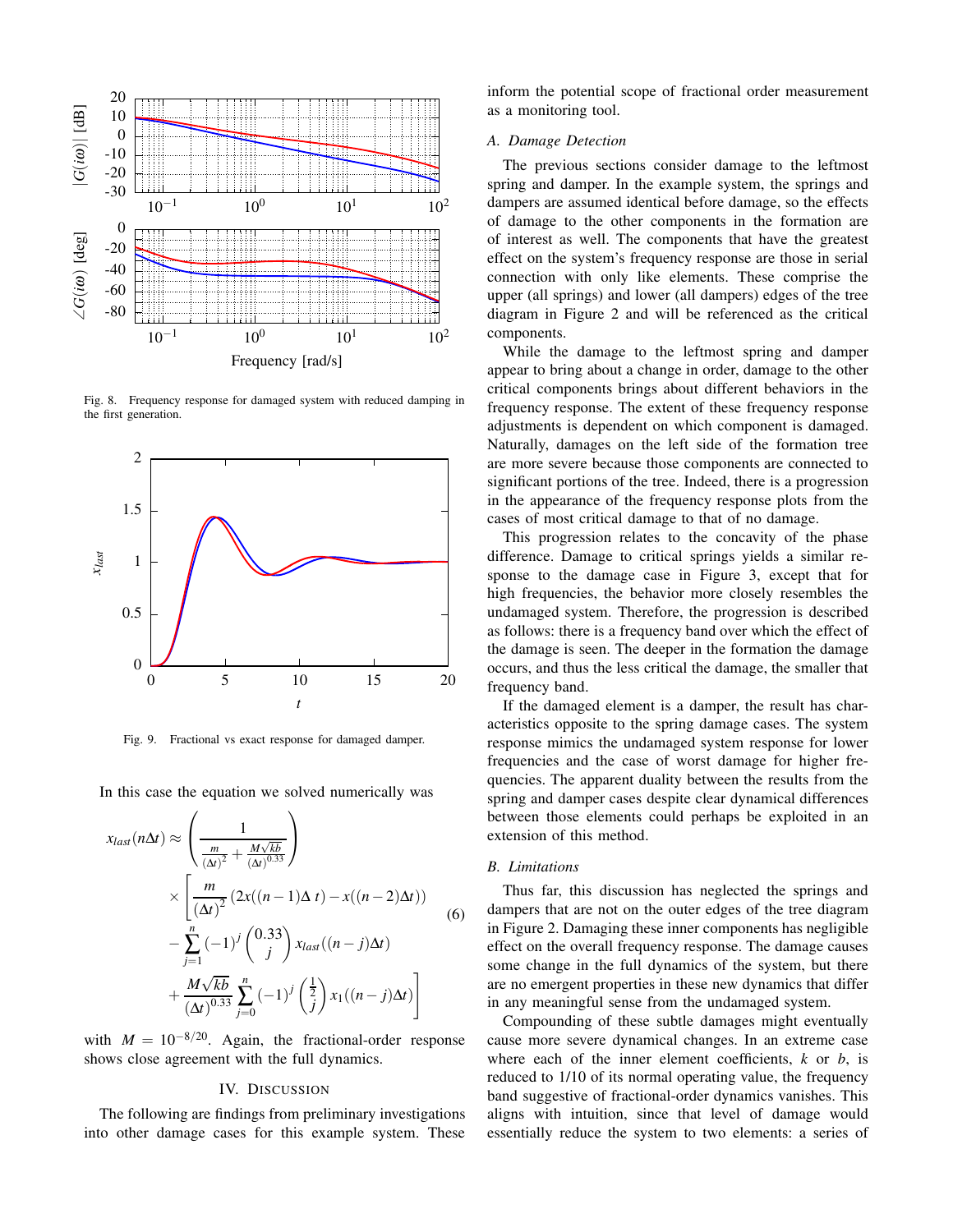springs with an effective stiffness constant and a series of dampers with an effective damping constant.

A different type of compounding that could hinder damage detection is one in which *k* and *b* may both change for a spring-damper pair, but their product is approximately preserved. This is because *k* and *b* are multiplied in Equation 2 and, in turn, the governing equation. It is unclear what type of damage might have this effect. Our current efforts are directed toward defining the extent of these limitations, or correspondingly, the limits of the efficacy of our proposed approach.

# *C. Implementation*

The application of this method to a physical system would first require frequency data from an operational state. Similar data would then be collected from the damaged state. If the order of dynamic response evident in the medium-frequency range is higher than expected, the damage would likely have occurred in an elastic component; if lower, a damping component. Furthermore, the location of the damaged element could be estimated by measuring the frequency band in which the response mimics that of a damaged system. The wider this band is, the more critical the location of the damage. The full extent of applicability for this method is not yet known.

# V. CONCLUDING REMARKS

This paper has presented a new method for detection of damage to a component in a system such as a robotic formation. The damage may be seen as a result of a change in the fractional order of the system's governing equation. Given the ubiquity of models based on spring and damper elements, this method has the potential to be widely useful in structural or systemic health monitoring.

Three main directions of research to build upon these preliminary findings are apparent. The first looks inward; the method should be shown to deliver similar results for other example systems. These results would include more specific quantitative findings; however, every physical system is different, so the main advantage is the transparent nature of the differences between frequency responses.

The second is pursuit of further consolidation of this method with the theory of fractional calculus and differential equations. For instance, there may be an explicit relationship between the governing equation of a damaged system and the equation for a fully operational one, given a specific type and extent of damage. Additional mathematical analysis would solidify the intuitively affirmative results thus far.

The third is extension into the realms of system identification and structural health monitoring, which is indeed the primary motivation for these advances. The former suggests issues of robustness to be examined; the latter, fundamental questions about the utility of the method for other types of models. These three directions point to a versatile approach for detecting damage in a system in light of the fractionalorder behavior evident in its frequency response.

#### **REFERENCES**

- [1] Bill Goodwine. Modeling a multi-robot system with fractional-order differential equations. In *Proceedings of the IEEE International Conference on Robotics and Automation*, pages 1763–1768, 2014.
- [2] N. Heymans and J.C. Bauwens. Fractal rheological models and fractional differential equations for viscoelastic behavior. *Rheologica Acta*, 33:210219, 1994.
- [3] Jayson Mayes. *Reduction and Approximation in Large and Infinite Potential-Driven Flow Networks*. PhD thesis, University of Notre Dame, 2012.
- [4] Tom T. Hartley and Carl F. Lorenzo. Fractional-order system identification based on continuous order-distributions. *Signal processing*, 83(11):2287–2300, 2003.
- [5] Shantanu Das. *Functional fractional calculus*. Springer Science & Business Media, 2011.
- [6] Da-Yan Liu, Taous-Meriem Laleg-Kirati, Olivier Gibaru, and Wilfrid Perruquetti. Identification of fractional order systems using modulating functions method. In *American Control Conference (ACC), 2013*, pages 1679–1684. IEEE, 2013.
- [7] Arun Narang, Sirish L. Shah, and T. Chen. Continuous-time model identification of fractional-order models with time delays. *IET Control Theory & Applications*, 5(7):900–912, 2011.
- [8] Shengxi Zhou, Junyi Cao, and Yangquan Chen. Genetic algorithmbased identification of fractional-order systems. *Entropy*, 15(5):1624– 1642, 2013.
- [9] Wei Ren, Randal W. Beard, and Ella M. Atkins. Information consensus in multivehicle cooperative control. *IEEE Control Systems Magazine*, pages 71–82, April 2007.
- [10] J. Alexander Fax and Richard M. Murray. Information flow and cooperative control of vehicle formations. *IEEE Transactions on Automatic Control*, 49(9):1465– 1476, 2004.
- [11] N.E. Leonard and E. Fiorelli. Virtual leaders, artificial potentials, and coordinated control of groups. In *Proceedings of the 40th IEEE Conference on Decision and Control*, pages 2968–2973, December 2001.
- [12] Aveek K. Das, Rafael Fierro, Vijay Kumar, James P. Ostrowski, John Spletzer, and Camillo J. Taylor. A vision-based formation control framework. *IEEE Transactions on Robotics and Automation*, 18(5):813–825, 2002.
- [13] Richard M Murray. Recent research in cooperative control of multivehicle systems. *Journal of Dynamic Systems Measurement and Control*, 129(5):571, 2007.
- [14] Yongcan Cao, Wenwu Yu, Wei Ren, and Guanrong Chen. An overview of recent progress in the study of distributed multi-agent coordination. *Industrial Informatics, IEEE Transactions on*, 9(1):427–438, 2013.
- [15] M. Brett McMickell and Bill Goodwine. Reduction and non-linear controllability of symmetric distributed systems. *International Journal of Control*, 76(18):1809–1822, 2003.
- [16] M. Brett McMickell and Bill Goodwine. Motion planning for nonlinear symmetric distributed robotic formations. *The International journal of robotics research*, 26(10):1025–1041, 2007.
- [17] Bill Goodwine and Panos J. Antsaklis. Multi-agent compositional stability exploiting system symmetries. *Automatica*, pages 3158–3166, 2013.
- [18] M. Brett McMickell and Bill Goodwine. Reduction and non-linear controllability of symmetric distributed systems. In *Proceedings of the IEEE International Conference on Robotics and Automation*, pages 3454–3460, 2002.
- [19] Keith B. Oldham and Jerome Spanier. *The Fractional Calculus*. Academic Press, New York, 1974.
- [20] Dumitru Baleanu, Jos Antnio Tenreiro Machado, and Albert C. J. Luo. *Fractional Dynamics and Control*. Springer Publishing Company, Incorporated, 2011.
- [21] Manuel Duarte Ortigueira. *Fractional Calculus for Scientists and Engineers*, volume 84 of *Lecture Notes in Electrical Engineering*. Springer, 2011.
- [22] M.D. Ortigueira. An introduction to the fractional continuous-time linear systems: the 21st century systems. *Circuits and Systems Magazine, IEEE*, 8(3):19–26, 2008.
- [23] J. Tenreiro Machado, Virginia Kiryakova, and Francesco Mainardi. Recent history of fractional calculus. *Communications in Nonlinear Science and Numerical Simulation*, 16(3):1140 – 1153, 2011.
- [24] Yongcan Cao and Wei Ren. Distributed formation control for fractional-order systems: Dynamic interaction and absolute/relative damping. *Systems & Control Letters*, 59(34):233 – 240, 2010.